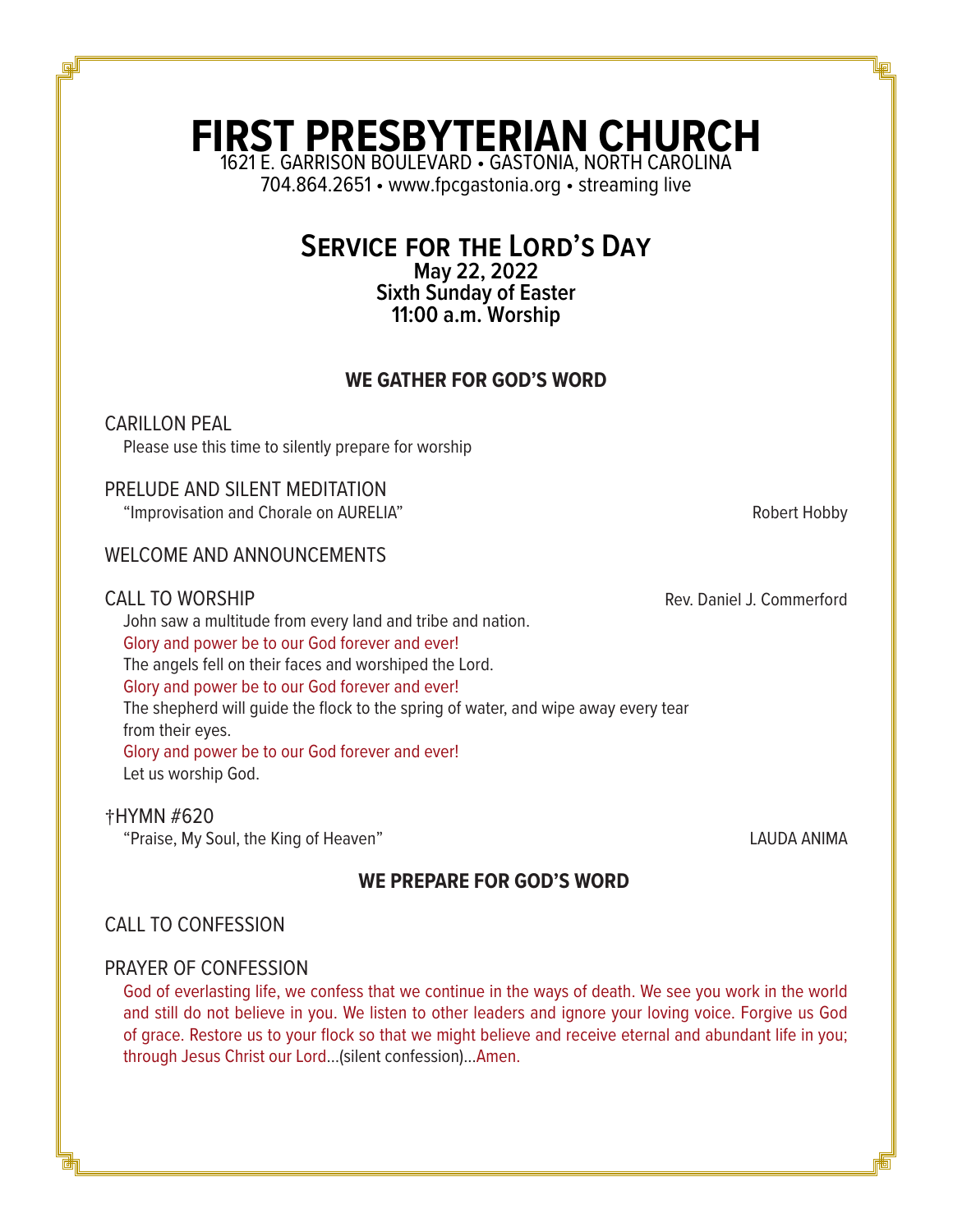# ASSURANCE OF FORGIVENESS

Be at peace with God and one another, for in Christ, we are all forgiven. Thanks be to God!

†GLORIA PATRI

# **THE SACRAMENT OF BAPTISM**

# PRESENTATION OF ERNEST DAVID SUMNER, III

Ernest is the son of Sarah and Ernest Sumner, II. Elder Ernest Sumner presents his grandson for the Sacrament of Baptism on behalf of the Session.

COVENANT VOWS

PRAYER OF THANKSGIVING

**BAPTISM** 

PRAYER OF BLESSING

WELCOME

# **WE HEAR GOD'S WORD**

# ANTHEM

"They'll Know We Are Christians"

# PRAYER FOR ILLUMINATION

OLD TESTAMENT LESSON Zechariah 1:7-17

NEW TESTAMENT LESSON Revelation 7:9-17

SERMON SERIES Alpha and Omega

SERMON "Heaven is a Wonderful Place" Rev. Dr. Charles Davenpor**t**

# **WE RESPOND TO GOD'S WORD**

# †HYMN #65 "Guide Me, O Thou Great Jehovah" **CWM RHONDDA**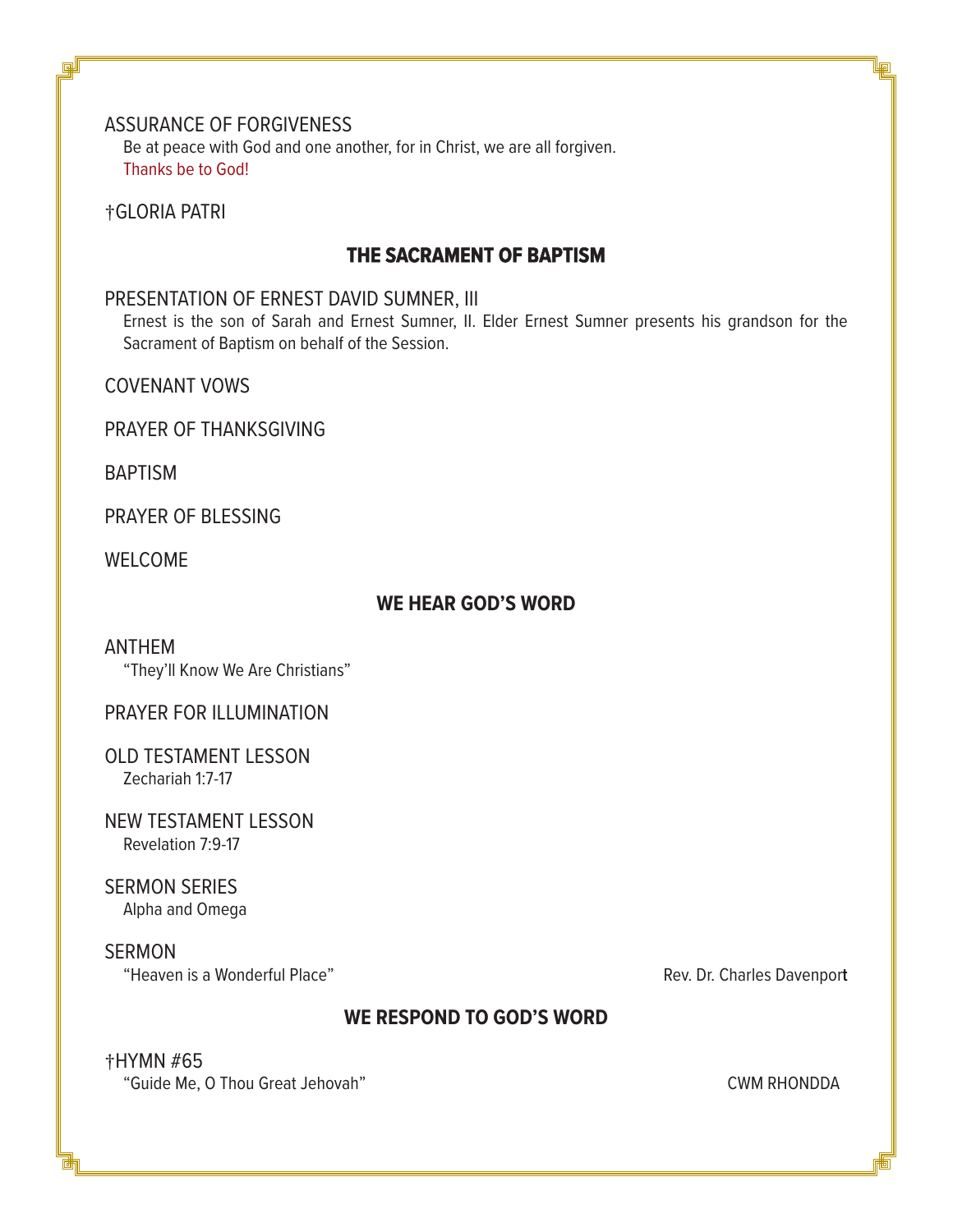†AFFIRMATION OF FAITH (Adapted from the Confession of Belhar) Rev. Lauren Sease Vanacore We believe that God's life-giving Word and Spirit has conquered the powers of sin and death, and therefore also irreconciliation and hatred,bitterness and enmity, that God's life-giving Word and Spirit will enable the church to live in new obedience which can open new possibilities of life for society and the world.

# PRAYERS OF THE PEOPLE AND THE LORD'S PRAYER

Our Father who art in heaven, hallowed be Thy name. Thy kingdom come, Thy will be done, on earth as it is in heaven. Give us this day our daily bread; and forgive us our debts, as we forgive our debtors; and lead us not into temptation but deliver us from evil. For Thine is the kingdom and the power and the glory, forever. Amen.

# CALL FOR THE OFFERING

 Tithes and offerings may be presented online at www.fpcgastonia.org/giving or by scanning the QR code on the right.

# **OFFERTORY**

"Intermezzo on AURELIA" Robert Hobby

†DOXOLOGY

# †DEDICATION OF THE OFFERING

# **WE COMMIT TO SHARE GOD'S WORD**

†SENDING HYMN #326 "For All the Saints" SINE NOMINE

# †CHARGE AND BENEDICTION

†POSTLUDE

"Toccata on AURELIA" Robert Hobby

†If you are able, please stand.

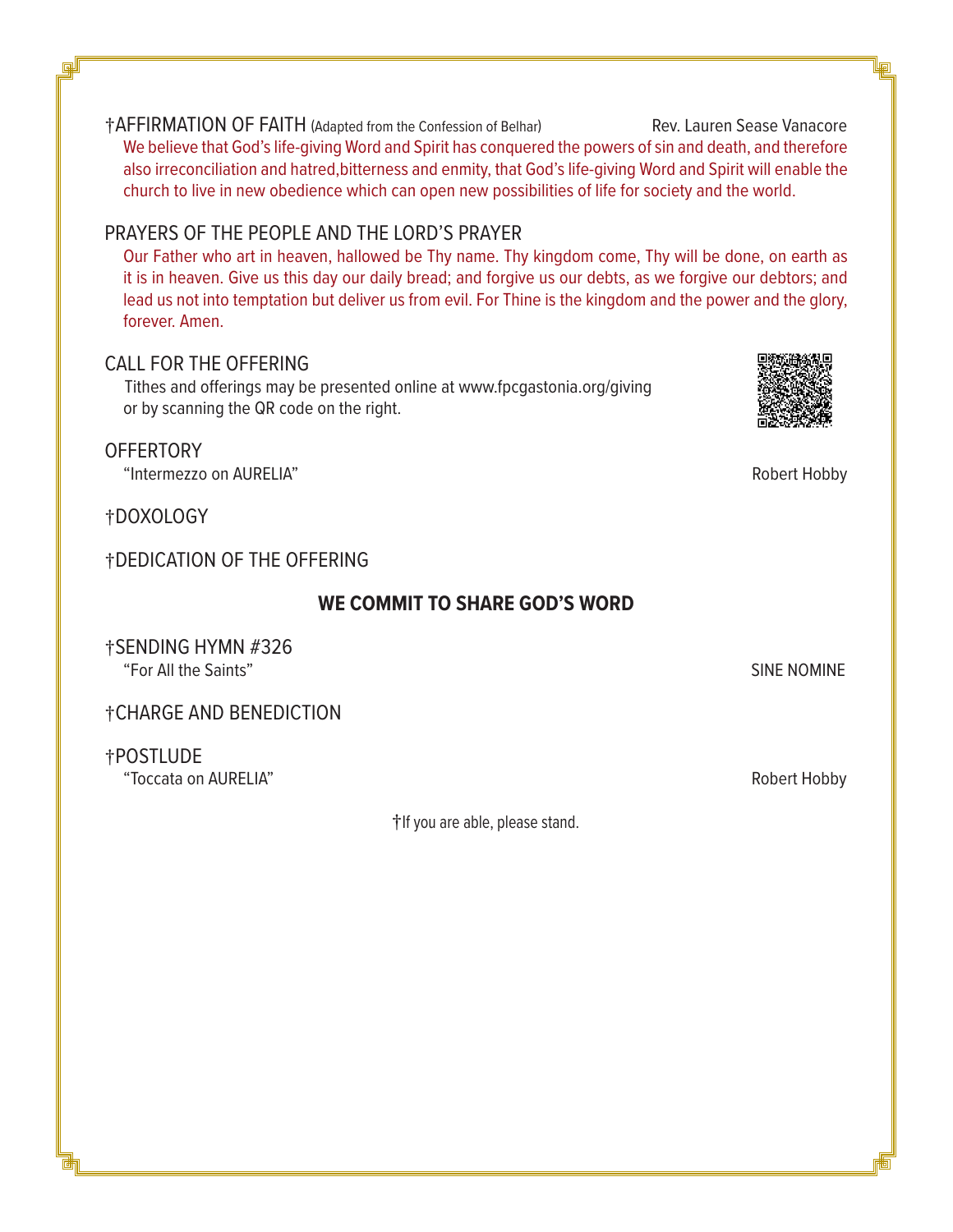#### WELCOME

Welcome to First Presbyterian Church - where faith is alive! Your presence here is our honor and joy. We pray that your heart is encouraged, that the Word is clear, and that you go from this place renewed and refreshed - in search of an ever deeper connection with our awesome God! If you would like more information about First Presbyterian Church, please sign the welcome forms in your pew or stop by the welcome table to receive a gift in gratitude for your presence with us.

#### NURSERY CARE

Professional nursery care is offered for infants and children up to four years old. The nursery is located on the first floor; please see an usher for directions.

# FIRST PRESBYTERIAN CHURCH STAFF

Rev. Daniel J. Commerford - Senior Minister Rev. Lauren Sease Vanacore - Associate Minister Rev. Dr. Charles Davenport - Interim Minister of Visitation Mot Davis - Receptionist Myles Davidowitz - Director of Childcare Caleb Hayes - Director of Communications Holly Howell - Director of Children's Music Bethany Jennings - Director of Music Ministries David Jennings - Organist Lisa Marisiddaiah - Parish Nurse David McFadden - Business Administrator Cheryl Mims - Director of Mothers' Morning Out Nancy Moore - Financial Secretary Sherry Moore - Administrative Assistant Rodney Owens - Maintenance Supervisor Becky Rowland - Director of Presbyterian Weekday School Matt Smith - Thrive Music Leader Trip Stewart - Information Services Rev. Rachel Vogado - Director of Faith Formation

## Traditional Worship Leaders Today Rev. Daniel J. Commerford Rev. Lauren Sease Vanacore Rev. Dr. Charles Davenport Bethany Jennings David Jennings Sanctuary Choir

Thrive Worship Leaders Today Rev. Daniel J. Commerford Rev. Lauren Sease Vanacore Rev. Dr. Charles Davenport Matt Smith Thrive Band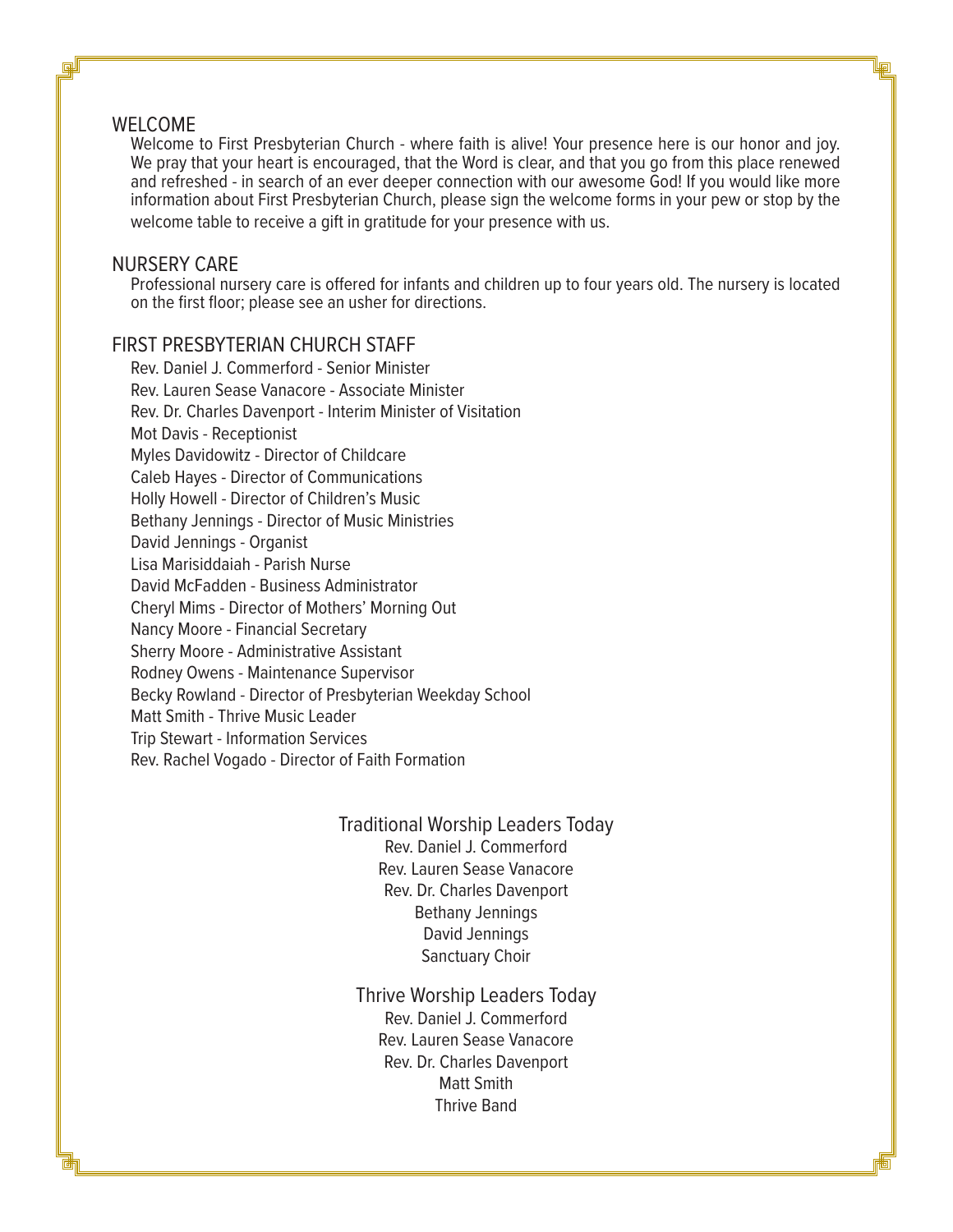### WEEKLY ANNOUNCEMENTS

#### ALPHA AND OMEGA

Today, May 22nd, we will be continuing our sermon series, "Alpha and Omega," with a new sermon titled, "Heaven is A Wonderful Place." Rev. Dr. Charles Davenport will be preaching from Zechariah 1:7-17 and Revelation 7:9-17.

#### GAP EVENT

Join us on May 24th at Southminister Church for food, fellowship, and updates on the ministry of presbytery. "The Food Truck," a healthy food ministry from Third Street Presbyterian Church, will provide lunch for a small fee. Executive Presbyter, Bryon Wade, will be present to update us on the mission of the presbytery. This is a great time to reorganize in community ministry and set the future for GAP.

For more information, contact Charles Davenport, Presbytery Associate, or the Southminister Church Office.

#### LOVE OFFERING

A love offering is being taken for Rev. Lauren Sease Vanacore through May 29th. If you wish to give, please drop a check by the Business Office or leave in the offering plate. If you are writing a check, please put "love offering" in the memo.

#### COMBINED SERVICES

We will be shifting from two morning services to one combined service beginning on May 29th. The services will begin at 10:00 a.m. All services will be held in the sanctuary with the exceptions of May 29th, July 3rd, and Sept. 4th, which will be held outdoors if weather permits.

#### CELEBRATION RECEPTION

Everyone is invited to a reception to celebrate Rev. Lauren Sease Vanacore and her family on June 5th following the 10:00 a.m. service.

#### FAITH AND FICTION

Faith and Fiction will meet on Sunday, June 5, at 5:00pm at Covenant Village. We will be discussing the book No Man's Land by David Baldacci. Our hostesses will be Lenise Melton and Geraldine Johnston. This will be our last meeting before our summer break. Please contact Sarah Wentz if you have questions or need a copy of the book.

#### CONGREGATIONAL MEETING

We will hold a congregational meeting on June 12th after the 10:00 a.m. service to dissolve terms of call for Rev. Lauren Sease Vanacore.

#### VACATION BIBLE SCHOOL

Join us this summer for Vacation Bible School! Register now to join the fun! Look for sign-ups for both children participants, and youth and adult volunteers in the Faith Formation weekly newsletter.

When: August 1-4, 2022 Time: 9:00 a.m. - Noon

#### COVID GRIEF AND LOSS SUPPORT GROUP

A group of licensed professional counselors have created a FREE support group open to all Gaston County residents. If you have suffered a loss unrelated to Coronoavirus, you are also welcome. This is an open group, no RSVP needed.

Every other Thursday June 2nd - September 22nd  $10:30 - 11:30$  a.m. First United Methodist Church Room #218